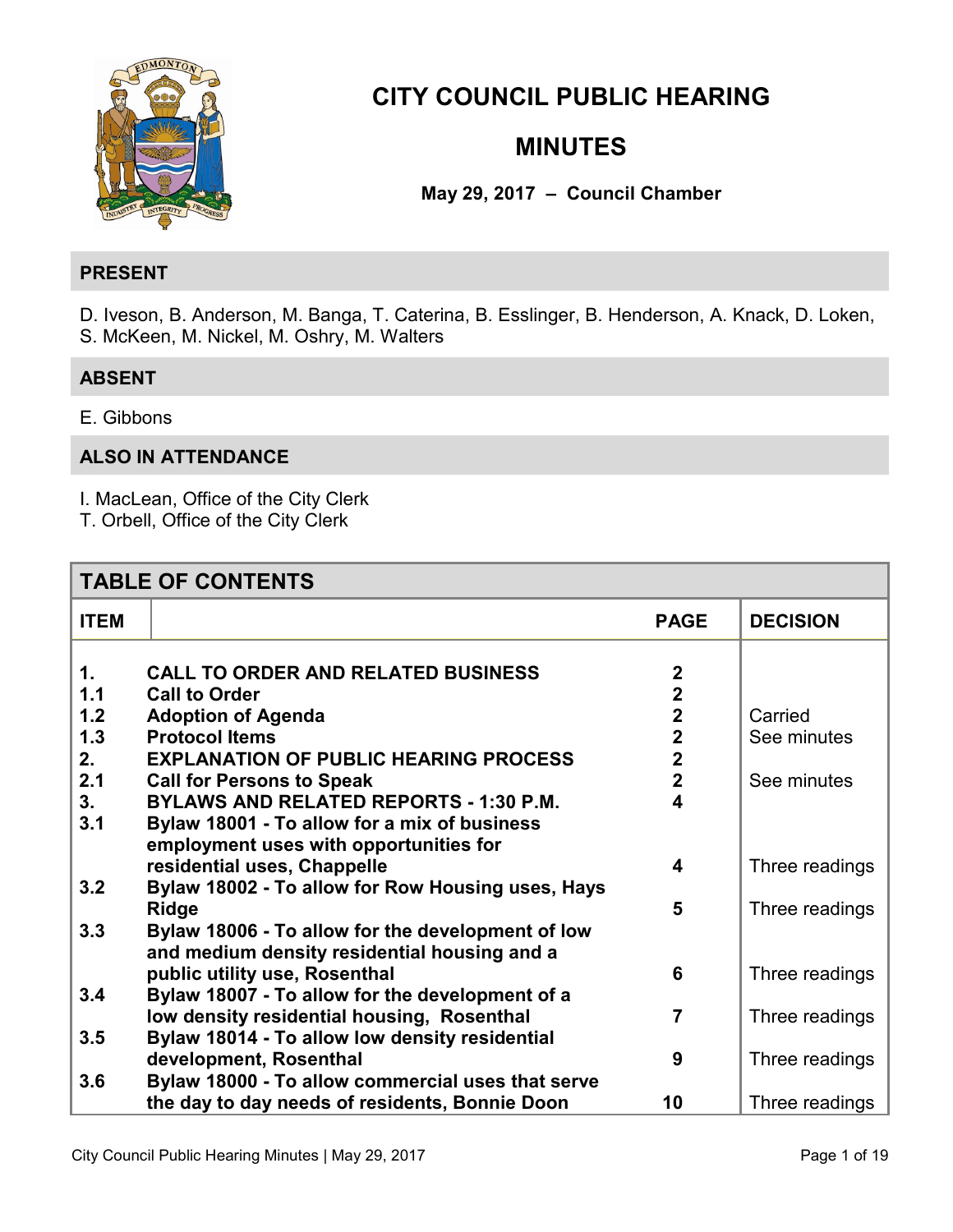<span id="page-1-0"></span>

| 3.7  | Bylaw 18003 - To allow for the opportunity of low<br>intensity commercial and low impact industrial |                |
|------|-----------------------------------------------------------------------------------------------------|----------------|
|      | business uses along Fort Road NW, Elmwood Park<br>$12 \,$                                           | Three readings |
| 3.8  | Bylaw 18004 - To allow for the development of                                                       |                |
|      | small scale infill residential uses, McKernan<br>13                                                 | Three readings |
| 3.9  | Bylaw 18005 - To allow Health Services and                                                          |                |
|      | <b>Professional, Financial and Office Support</b>                                                   |                |
|      | Services uses within the existing                                                                   |                |
|      | single-detached dwelling. Grovenor<br>14                                                            | Postponed      |
| 3.10 | Bylaw 17958 - Amendment to The Capital City Area                                                    |                |
|      | <b>Redevelopment Downtown Plan</b><br>15                                                            | Three readings |
| 3.11 | <b>Bylaw 17959 - Text Amendments to the Edmonton</b>                                                |                |
|      | <b>Zoning Bylaw</b><br>15                                                                           | Three readings |
| 3.12 | <b>Bylaw 18013 - Text Amendment to Zoning Bylaw</b>                                                 |                |
|      | 12800 to Amend the Mature Neighbourhood Overlay<br>16                                               | Three readings |
| 4.   | NOTICES OF MOTION AND MOTIONS WITHOUT CUSTOMARY                                                     |                |
|      | <b>NOTICE</b><br>18                                                                                 | <b>None</b>    |
| 5.   | <b>ADJOURNMENT</b><br>18                                                                            |                |

#### **DECISION SUMMARY**

| <b>ITEM</b> |                                           | <b>DECISION</b> |
|-------------|-------------------------------------------|-----------------|
|             | <b>CALL TO ORDER AND RELATED BUSINESS</b> |                 |

1.1 **Call to Order** 

Mayor D. Iveson called the meeting to order at 1:32 p.m.

#### 1.2 **Adoption of Agenda**

#### **Moved B. Esslinger – M. Oshry:**

That the May 29, 2017, City Council Public Hearing agenda be adopted.

## **In Favour: Carried**

- D. Iveson, B. Anderson, M. Banga, T. Caterina,
- B. Esslinger, B. Henderson, A. Knack, S. McKeen,
- M. Oshry

### **Absent:**

E. Gibbons, D. Loken, M. Nickel, M. Walters

## 1.3 **Protocol Items**

LaPerle School (D. Iveson)

Mayor D. Iveson, on behalf of City Council, welcomed students from LaPerle School and their teachers D. Brodeur and A. Kennie.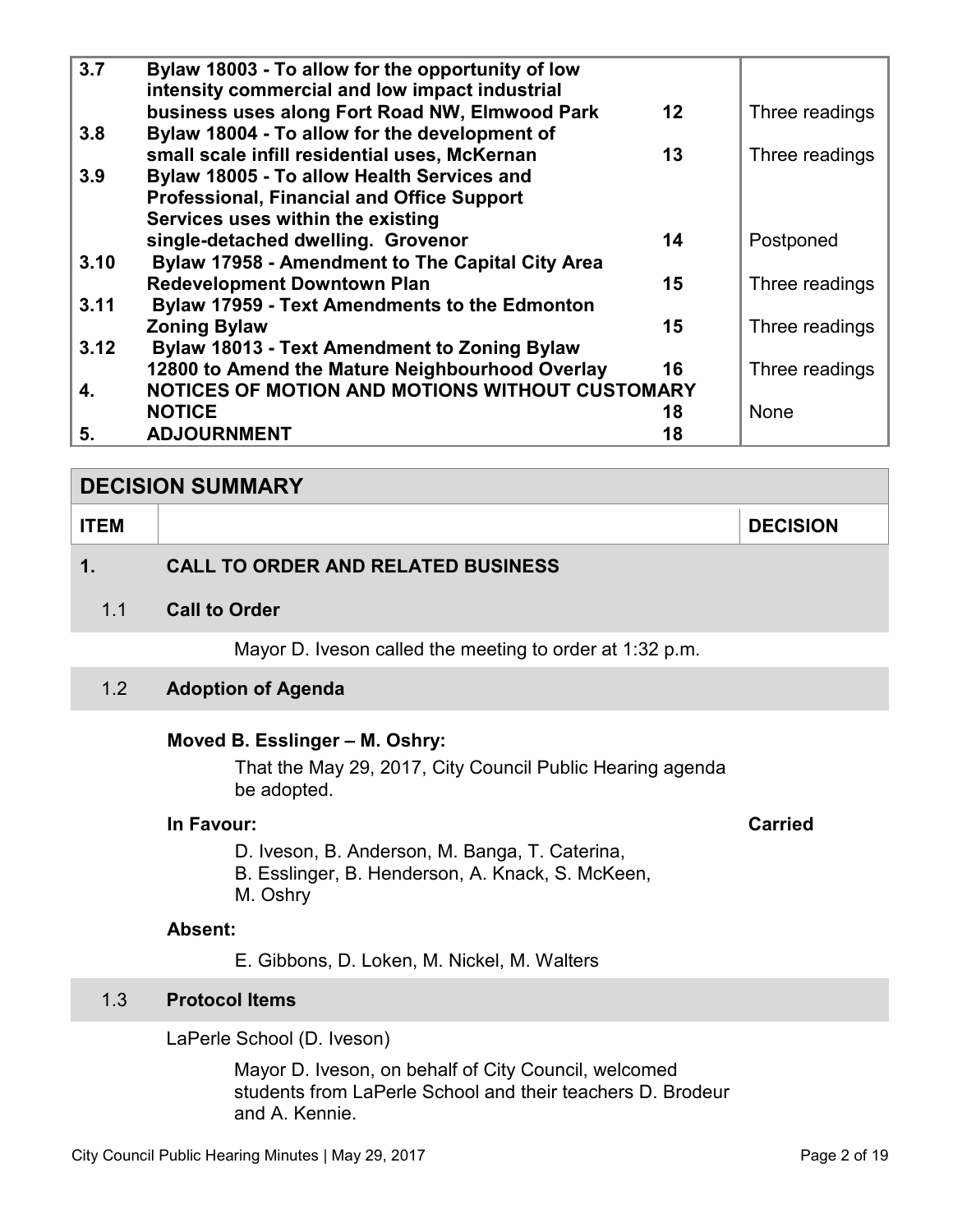## <span id="page-2-0"></span>**2. EXPLANATION OF PUBLIC HEARING PROCESS**

#### 2.1 **Call for Persons to Speak**

Mayor D. Iveson explained the public hearing process.

I. MacLean, Office of the City Clerk, asked whether there were any persons present to speak to the following bylaws:

#### **Bylaw 18001**

In favour: S. Cole, Stantec Consulting Ltd,; and J. Brown, Sherrick Management (to answer questions only).

#### **Bylaw 18002**

In favour: M. Michniak, IBI Group; and A. Banks, Melcor Developments Ltd. (to answer questions only).

#### **Bylaw 18006**

In favour: M. Michniak, IBI Group; and PJ. Pescod, Melcor Development Ltd. (to answer questions only).

#### **Bylaw 18007**

In favour: M. Michniak, IBI Group; and PJ. Pescod, Melcor Development Ltd. (to answer questions only).

#### **Bylaw 18014**

In favour: M. Michniak, IBI Group; and PJ. Pescod, Melcor Development Ltd. (to answer questions only).

## **Bylaw 18000**

In favour: L. O'Fee.

Opposed: L. O'Brien.

#### **Bylaw 18003**

In favour: J. Skeffington; and F. Abuamra (to answer questions only).

#### **Bylaw 18004**

In favour: I. Gafur (to answer questions only).

#### **Bylaws 17958 and 17959**

There were no persons present to speak to the passing of Bylaw 17958 and 17959.

#### **Bylaw 18013**

In favour: S. Bond, Canadian Home Builders' Association - Edmonton Region.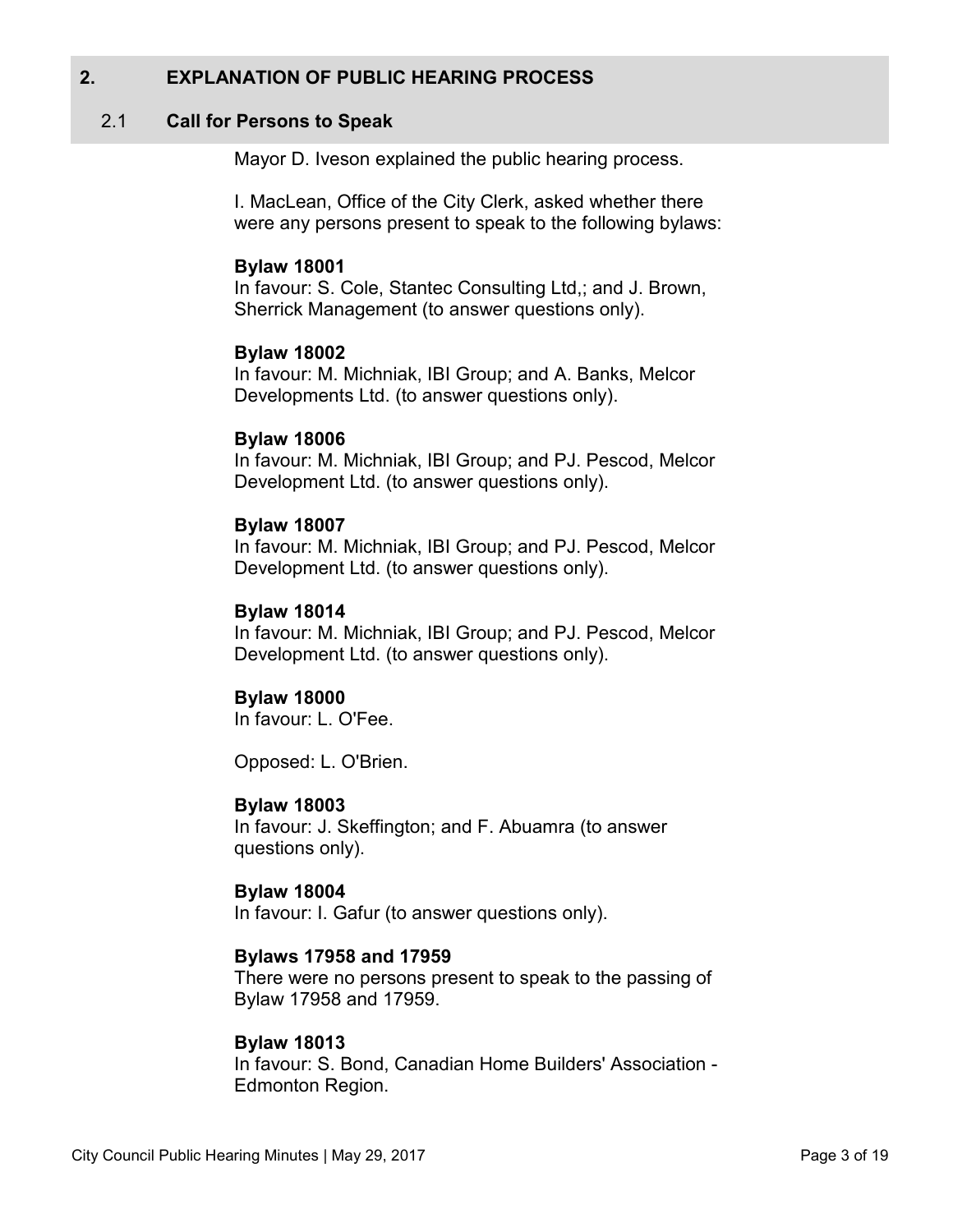Opposed: I. Blain, West Jasper/Sherwood Community League; S. Kamp, Belgravia Community League; B. Zubot, Edmonton Federation of Community Leagues; M. Graham, L. Pereira and M. Samji, Infill Development in Edmonton Association; and E. Solez, Windsor Park Community League.

## <span id="page-3-0"></span>**3. BYLAWS AND RELATED REPORTS - 1:30 P.M.**

#### 3.1 **Bylaw 18001 - To allow for a mix of business employment uses with opportunities for residential uses, Chappelle**

#### **Moved B. Anderson - T. Caterina:**

That the Public Hearing on Bylaw 18001 be closed.

#### **In Favour: Carried**

- D. Iveson, B. Anderson, M. Banga, T. Caterina,
- B. Esslinger, B. Henderson, A. Knack, D. Loken,
- S. McKeen, M. Nickel, M. Oshry, M. Walters

#### **Absent:**

E. Gibbons

#### **Moved B. Anderson - T. Caterina:**

That Bylaw 18001 be read a first time.

#### **In Favour:** Carried Carried Carried Carried Carried Carried Carried Carried Carried Carried Carried Carried Carried Carried Carried Carried Carried Carried Carried Carried Carried Carried Carried Carried Carried Carried C

- D. Iveson, B. Anderson, M. Banga, T. Caterina,
- B. Esslinger, B. Henderson, A. Knack, D. Loken,
- S. McKeen, M. Nickel, M. Oshry, M. Walters

#### **Absent:**

E. Gibbons

#### **Moved B. Anderson - T. Caterina:**

That Bylaw 18001 be read a second time.

#### **In Favour: Carried**

D. Iveson, B. Anderson, M. Banga, T. Caterina,

- B. Esslinger, B. Henderson, A. Knack, D. Loken,
- S. McKeen, M. Nickel, M. Oshry, M. Walters

#### **Absent:**

E. Gibbons

## **Moved B. Anderson - T. Caterina:**

That Bylaw 18001 be considered for third reading.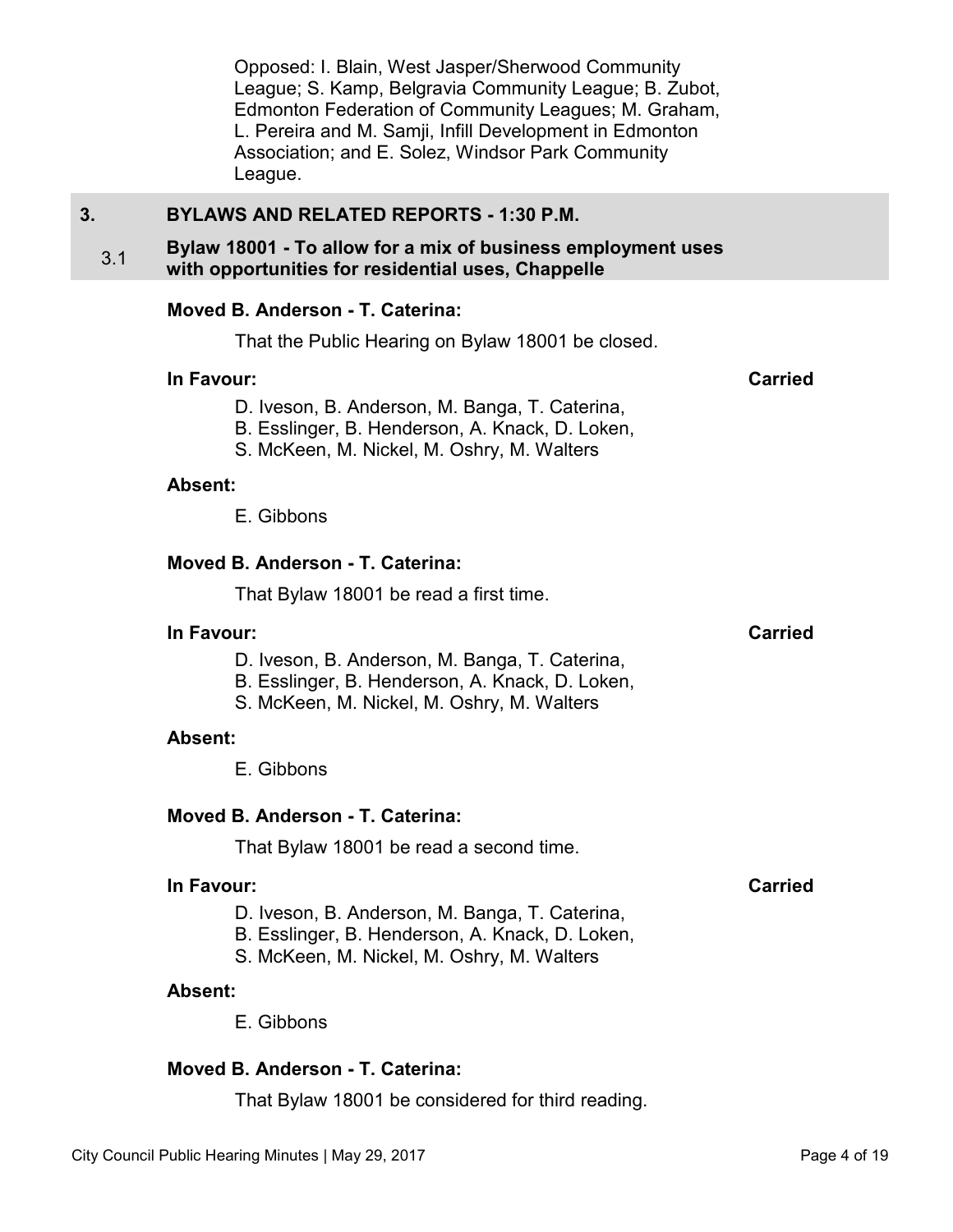- D. Iveson, B. Anderson, M. Banga, T. Caterina,
- B. Esslinger, B. Henderson, A. Knack, D. Loken,
- S. McKeen, M. Nickel, M. Oshry, M. Walters

#### <span id="page-4-0"></span>**Absent:**

E. Gibbons

## **Moved B. Anderson - T. Caterina:**

| That Bylaw 18001 be read a third time. | Distribution |
|----------------------------------------|--------------|
|                                        | ∣ List       |

#### **In Favour: Carried**

- D. Iveson, B. Anderson, M. Banga, T. Caterina,
- B. Esslinger, B. Henderson, A. Knack, D. Loken,
- S. McKeen, M. Nickel, M. Oshry, M. Walters

#### **Absent:**

E. Gibbons

## 3.2 **Bylaw 18002 - To allow for Row Housing uses, Hays Ridge**

## **Moved B. Anderson - T. Caterina:**

That the Public Hearing on Bylaw 18002 be closed.

#### **In Favour: Carried**

- D. Iveson, B. Anderson, M. Banga, T. Caterina,
- B. Esslinger, B. Henderson, A. Knack, D. Loken,
- S. McKeen, M. Nickel, M. Oshry, M. Walters

#### **Absent:**

E. Gibbons

## **Moved B. Anderson - T. Caterina:**

That Bylaw 18002 be read a first time.

## **In Favour: Carried**

- D. Iveson, B. Anderson, M. Banga, T. Caterina,
- B. Esslinger, B. Henderson, A. Knack, D. Loken,
- S. McKeen, M. Nickel, M. Oshry, M. Walters

#### **Absent:**

E. Gibbons

## **Moved B. Anderson - T. Caterina:**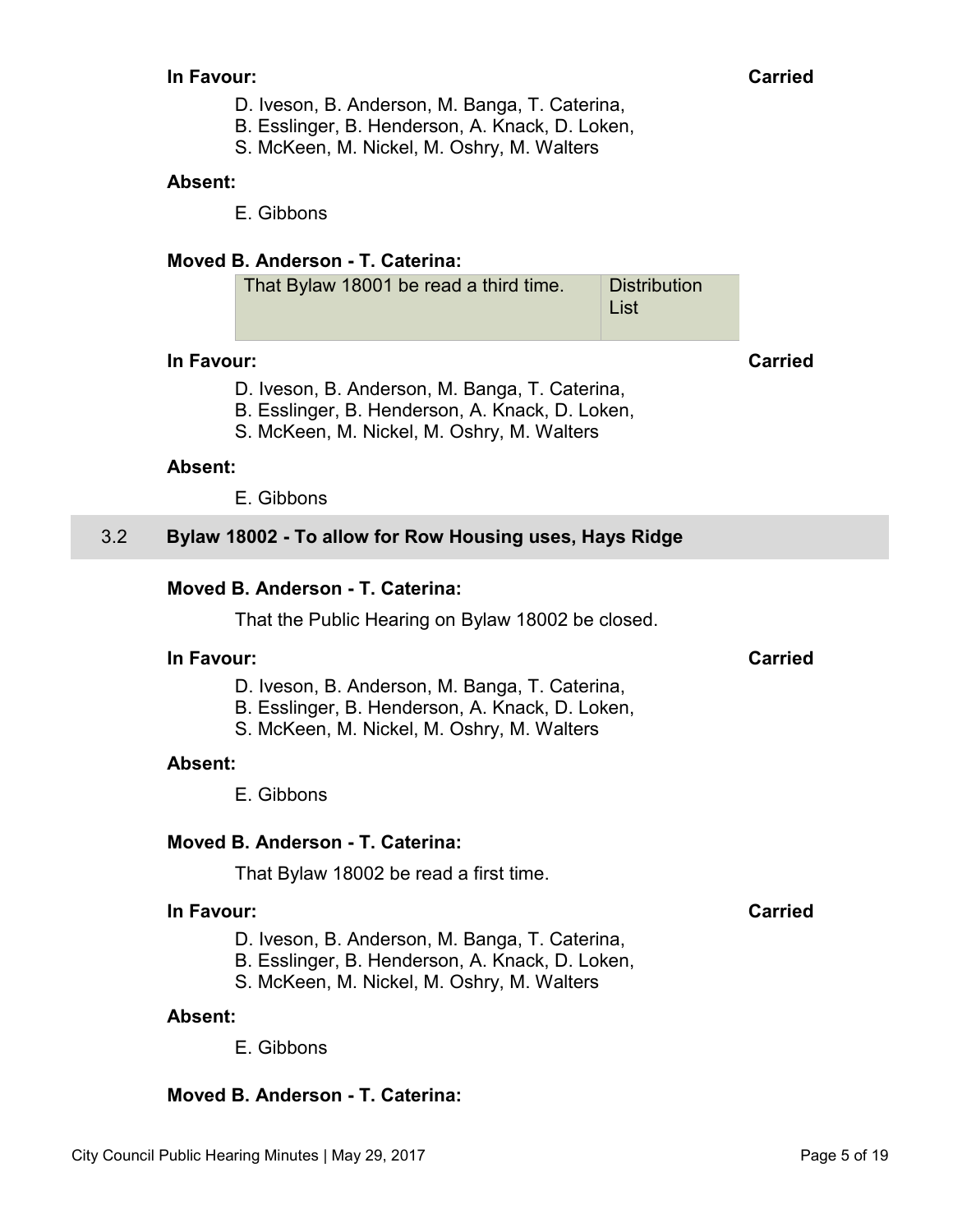That Bylaw 18002 be read a second time.

## <span id="page-5-0"></span>**In Favour: Carried**

- D. Iveson, B. Anderson, M. Banga, T. Caterina,
- B. Esslinger, B. Henderson, A. Knack, D. Loken,
- S. McKeen, M. Nickel, M. Oshry, M. Walters

#### **Absent:**

E. Gibbons

## **Moved B. Anderson - T. Caterina:**

That Bylaw 18002 be considered for third reading.

#### **In Favour: Carried**

- D. Iveson, B. Anderson, M. Banga, T. Caterina,
- B. Esslinger, B. Henderson, A. Knack, D. Loken,
- S. McKeen, M. Nickel, M. Oshry, M. Walters

#### **Absent:**

E. Gibbons

## **Moved B. Anderson - T. Caterina:**

That Bylaw 18002 be read a third time. Distribution List

## **In Favour: Carried**

- D. Iveson, B. Anderson, M. Banga, T. Caterina,
- B. Esslinger, B. Henderson, A. Knack, D. Loken,
- S. McKeen, M. Nickel, M. Oshry, M. Walters

## **Absent:**

E. Gibbons

## 3.3 **Bylaw 18006 - To allow for the development of low and medium density residential housing and a public utility use, Rosenthal**

## **Moved B. Anderson - T. Caterina:**

That the Public Hearing on Bylaw 18006 be closed.

## **In Favour: Carried**

- D. Iveson, B. Anderson, M. Banga, T. Caterina,
- B. Esslinger, B. Henderson, A. Knack, D. Loken,
- S. McKeen, M. Nickel, M. Oshry, M. Walters

## **Absent:**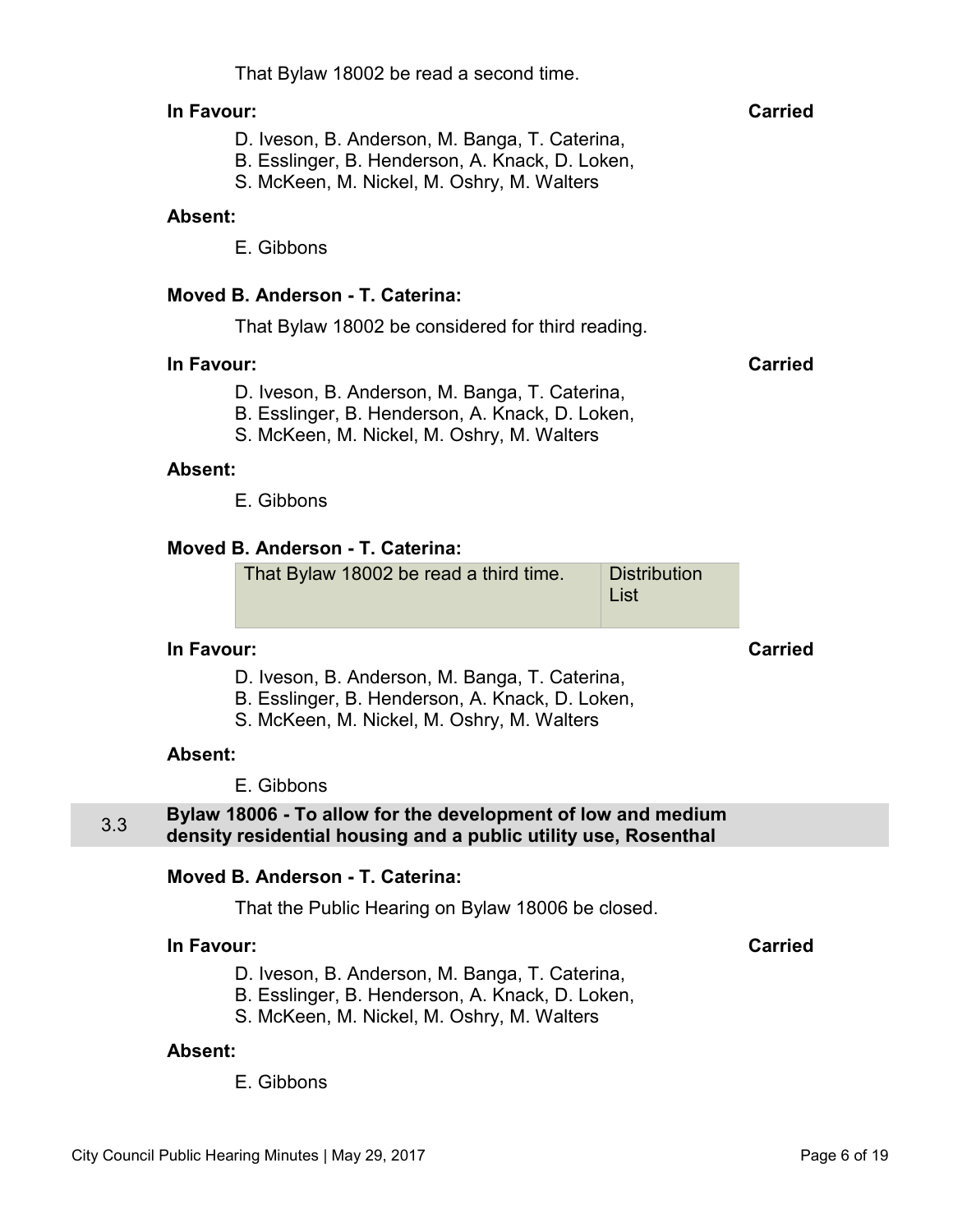#### **Moved B. Anderson - T. Caterina:**

That Bylaw 18006 be read a first time.

## **In Favour: Carried**

- D. Iveson, B. Anderson, M. Banga, T. Caterina,
- B. Esslinger, B. Henderson, A. Knack, D. Loken,
- S. McKeen, M. Nickel, M. Oshry, M. Walters

#### **Absent:**

E. Gibbons

#### **Moved B. Anderson - T. Caterina:**

That Bylaw 18006 be read a second time.

#### **In Favour: Carried**

- D. Iveson, B. Anderson, M. Banga, T. Caterina,
- B. Esslinger, B. Henderson, A. Knack, D. Loken,
- S. McKeen, M. Nickel, M. Oshry, M. Walters

#### **Absent:**

E. Gibbons

#### **Moved B. Anderson - T. Caterina:**

That Bylaw 18006 be considered for third reading.

#### **In Favour: Carried**

- D. Iveson, B. Anderson, M. Banga, T. Caterina,
- B. Esslinger, B. Henderson, A. Knack, D. Loken,
- S. McKeen, M. Nickel, M. Oshry, M. Walters

#### **Absent:**

E. Gibbons

#### **Moved B. Anderson - T. Caterina:**

#### **In Favour: Carried**

D. Iveson, B. Anderson, M. Banga, T. Caterina,

B. Esslinger, B. Henderson, A. Knack, D. Loken,

S. McKeen, M. Nickel, M. Oshry, M. Walters

#### **Absent:**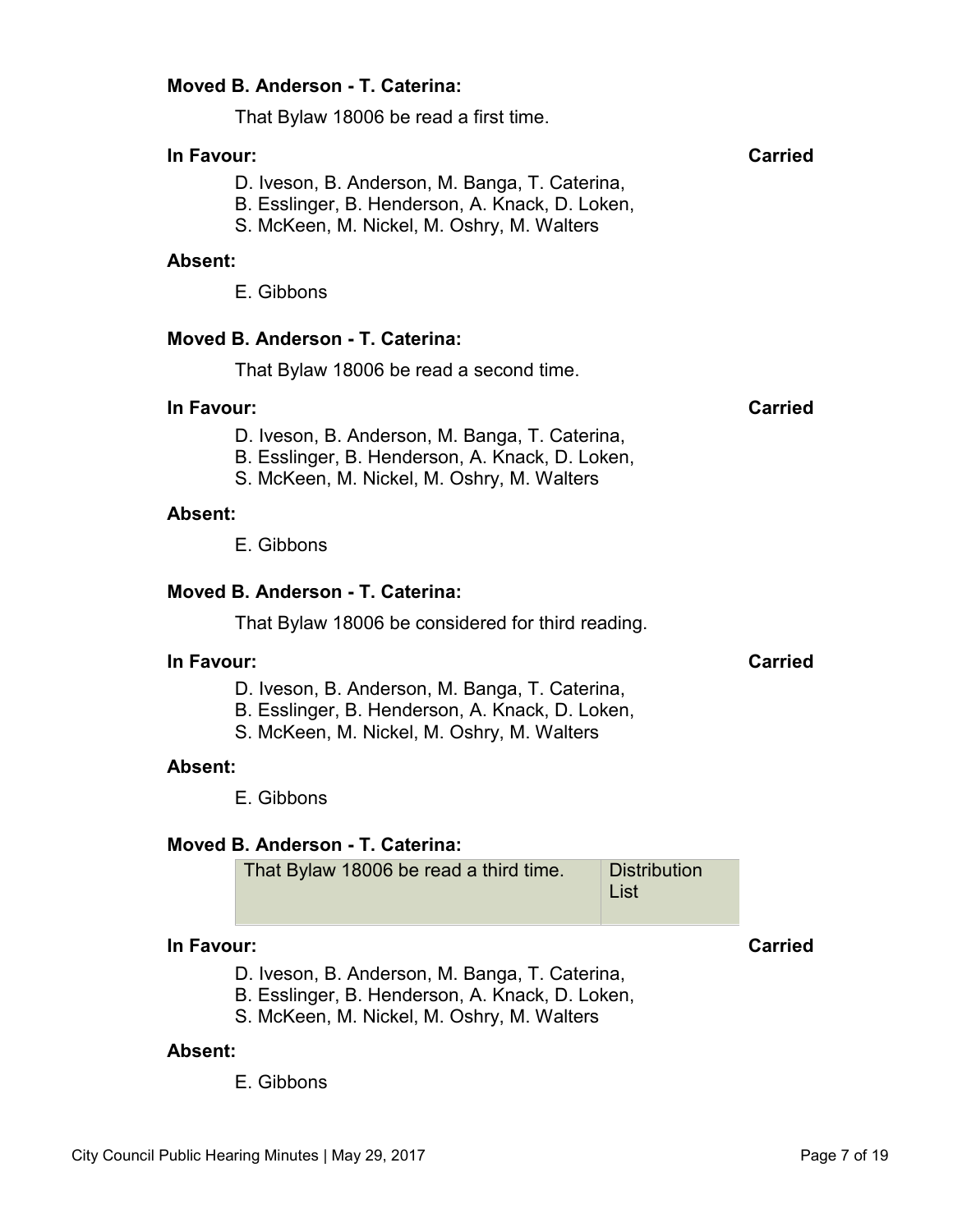#### <span id="page-7-0"></span>3.4 **Bylaw 18007 - To allow for the development of a low density residential housing, Rosenthal**

#### **Moved B. Anderson - T. Caterina:**

That the Public Hearing on Bylaw 18007 be closed.

#### **In Favour: Carried**

- D. Iveson, B. Anderson, M. Banga, T. Caterina,
- B. Esslinger, B. Henderson, A. Knack, D. Loken,
- S. McKeen, M. Nickel, M. Oshry, M. Walters

#### **Absent:**

E. Gibbons

#### **Moved B. Anderson - T. Caterina:**

That Bylaw 18007 be read a first time.

#### **In Favour: Carried**

- D. Iveson, B. Anderson, M. Banga, T. Caterina,
- B. Esslinger, B. Henderson, A. Knack, D. Loken,
- S. McKeen, M. Nickel, M. Oshry, M. Walters

#### **Absent:**

E. Gibbons

#### **Moved B. Anderson - T. Caterina:**

That Bylaw 18007 be read a second time.

#### **In Favour: Carried**

- D. Iveson, B. Anderson, M. Banga, T. Caterina,
- B. Esslinger, B. Henderson, A. Knack, D. Loken,
- S. McKeen, M. Nickel, M. Oshry, M. Walters

#### **Absent:**

E. Gibbons

#### **Moved B. Anderson - T. Caterina:**

That Bylaw 18007 be considered for third time.

#### **In Favour: Carried**

- D. Iveson, B. Anderson, M. Banga, T. Caterina,
- B. Esslinger, B. Henderson, A. Knack, D. Loken,
- S. McKeen, M. Nickel, M. Oshry, M. Walters

#### **Absent:**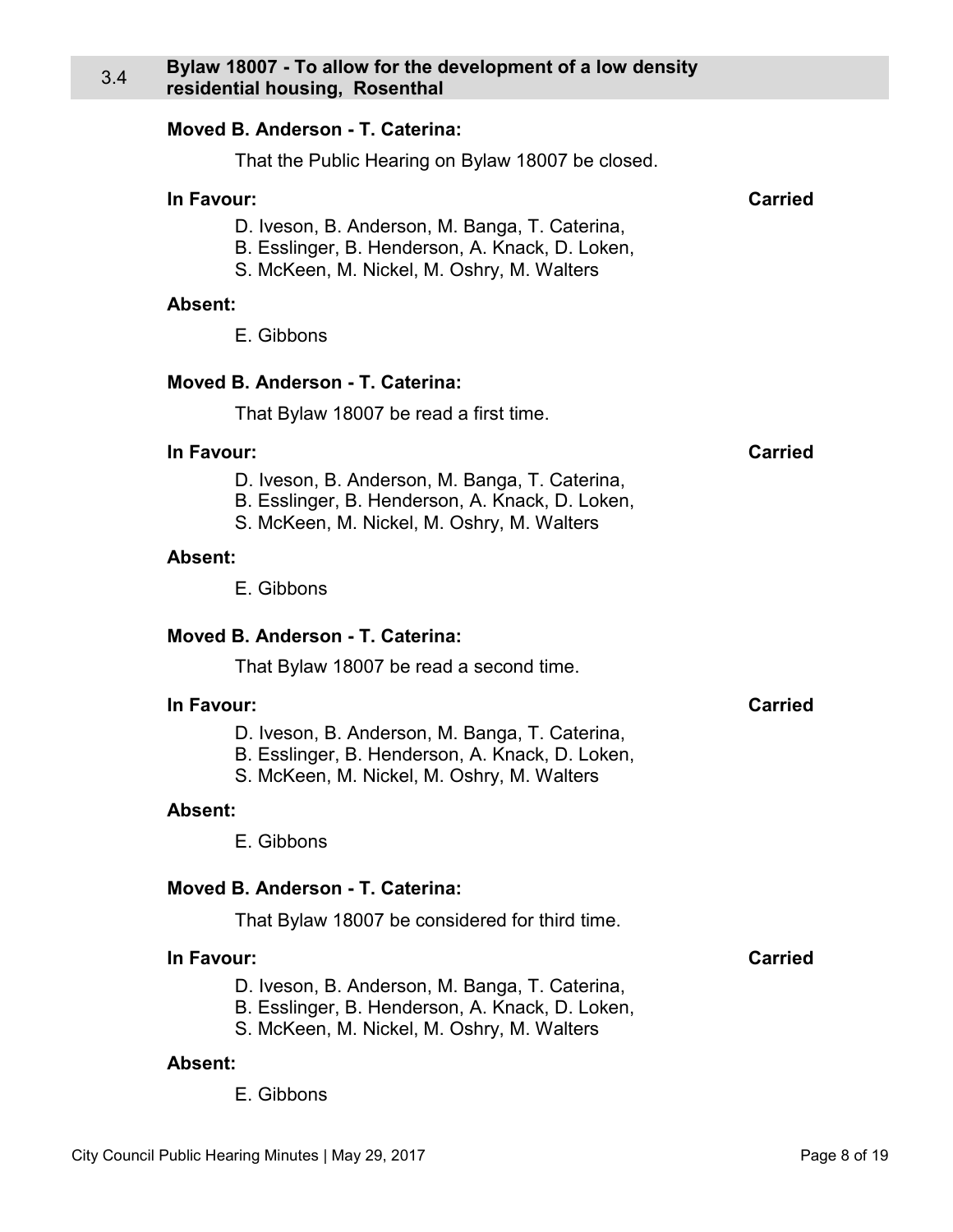#### <span id="page-8-0"></span>**Moved B. Anderson - T. Caterina:**

| That Bylaw 18007 be read a third time. | <b>Distribution</b><br>∣ List |
|----------------------------------------|-------------------------------|
|                                        |                               |

### **In Favour: Carried**

- D. Iveson, B. Anderson, M. Banga, T. Caterina,
- B. Esslinger, B. Henderson, A. Knack, D. Loken,
- S. McKeen, M. Nickel, M. Oshry, M. Walters

#### **Absent:**

E. Gibbons

#### 3.5 **Bylaw 18014 - To allow low density residential development, Rosenthal**

#### **Moved B. Anderson - T. Caterina:**

That the Public Hearing on Bylaw 18014 be closed.

#### **In Favour: Carried**

D. Iveson, B. Anderson, M. Banga, T. Caterina,

- B. Esslinger, B. Henderson, A. Knack, D. Loken,
- S. McKeen, M. Nickel, M. Oshry, M. Walters

#### **Absent:**

E. Gibbons

## **Moved B. Anderson - T. Caterina:**

That Bylaw 18014 be read a first time.

#### **In Favour: Carried**

D. Iveson, B. Anderson, M. Banga, T. Caterina,

- B. Esslinger, B. Henderson, A. Knack, D. Loken,
- S. McKeen, M. Nickel, M. Oshry, M. Walters

#### **Absent:**

E. Gibbons

#### **Moved B. Anderson - T. Caterina:**

That Bylaw 18014 be read a second time.

#### **In Favour: Carried**

D. Iveson, B. Anderson, M. Banga, T. Caterina,

- B. Esslinger, B. Henderson, A. Knack, D. Loken,
- S. McKeen, M. Nickel, M. Oshry, M. Walters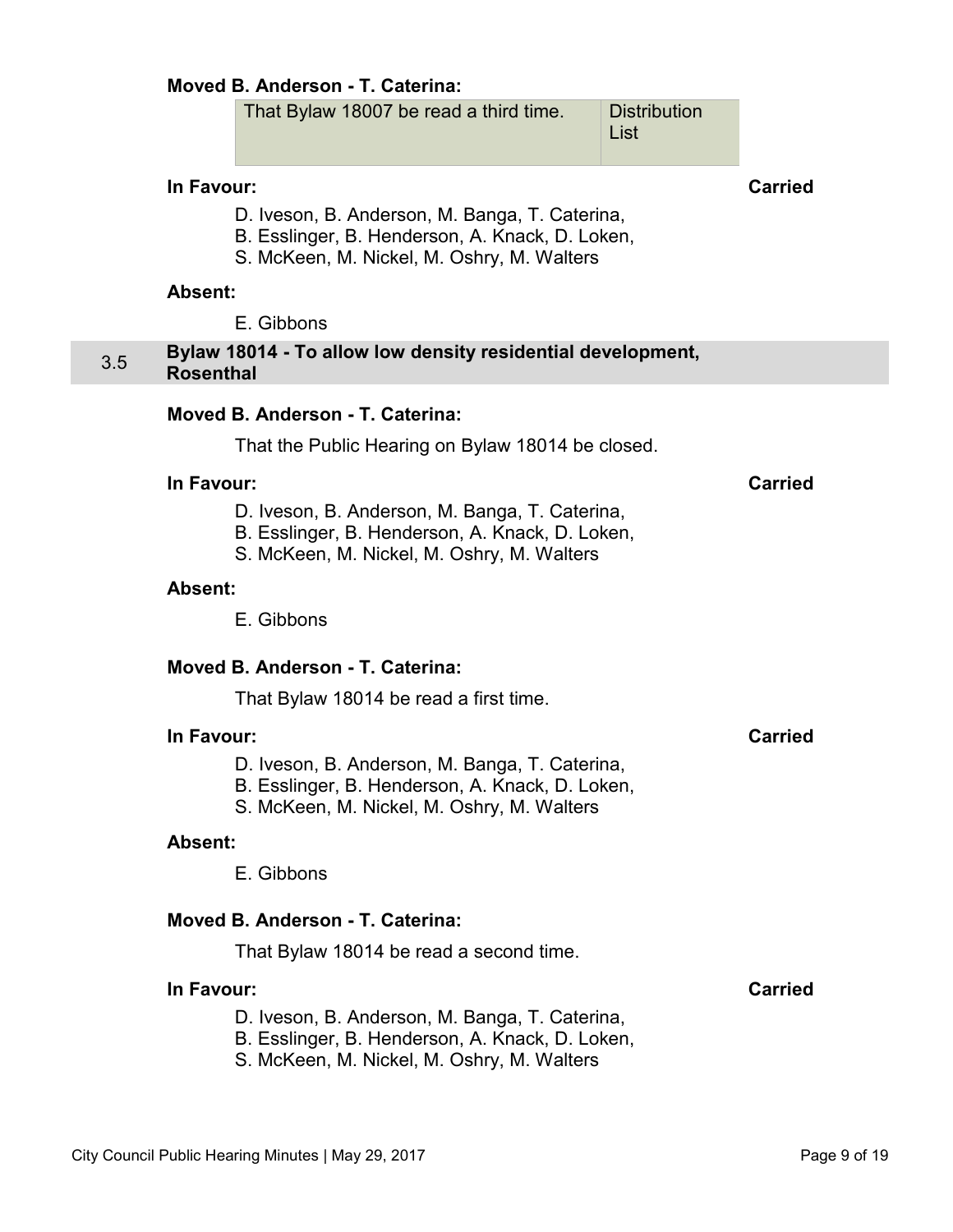#### <span id="page-9-0"></span>**Absent:**

E. Gibbons

## **Moved B. Anderson - T. Caterina:**

That Bylaw 18014 be considered for third reading.

#### **In Favour: Carried**

D. Iveson, B. Anderson, M. Banga, T. Caterina, B. Esslinger, B. Henderson, A. Knack, D. Loken, S. McKeen, M. Nickel, M. Oshry, M. Walters

#### **Absent:**

E. Gibbons

## **Moved B. Anderson - T. Caterina:**

That the Public Hearing on Bylaw 18014 be read a third time. **Distribution** List

#### **In Favour: Carried**

- D. Iveson, B. Anderson, M. Banga, T. Caterina,
- B. Esslinger, B. Henderson, A. Knack, D. Loken,
- S. McKeen, M. Nickel, M. Oshry, M. Walters

#### **Absent:**

E. Gibbons

#### 3.6 **Bylaw 18000 - To allow commercial uses that serve the day to day needs of residents, Bonnie Doon**

M. Ouellette, Sustainable Development, made a presentation.

L. O'Fee made a presentation and answered Council's questions.

L' O'Brien made a presentaiton and answered Council's questions.

G. Albrett, Sustainable Development, answered Council's questions.

Mayor D. Iveson asked if there was anyone in attendance who wished to speak to new information. No one responded.

## **Moved B. Henderson - M. Oshry:**

That the Public Hearing on Bylaw 18000 be closed.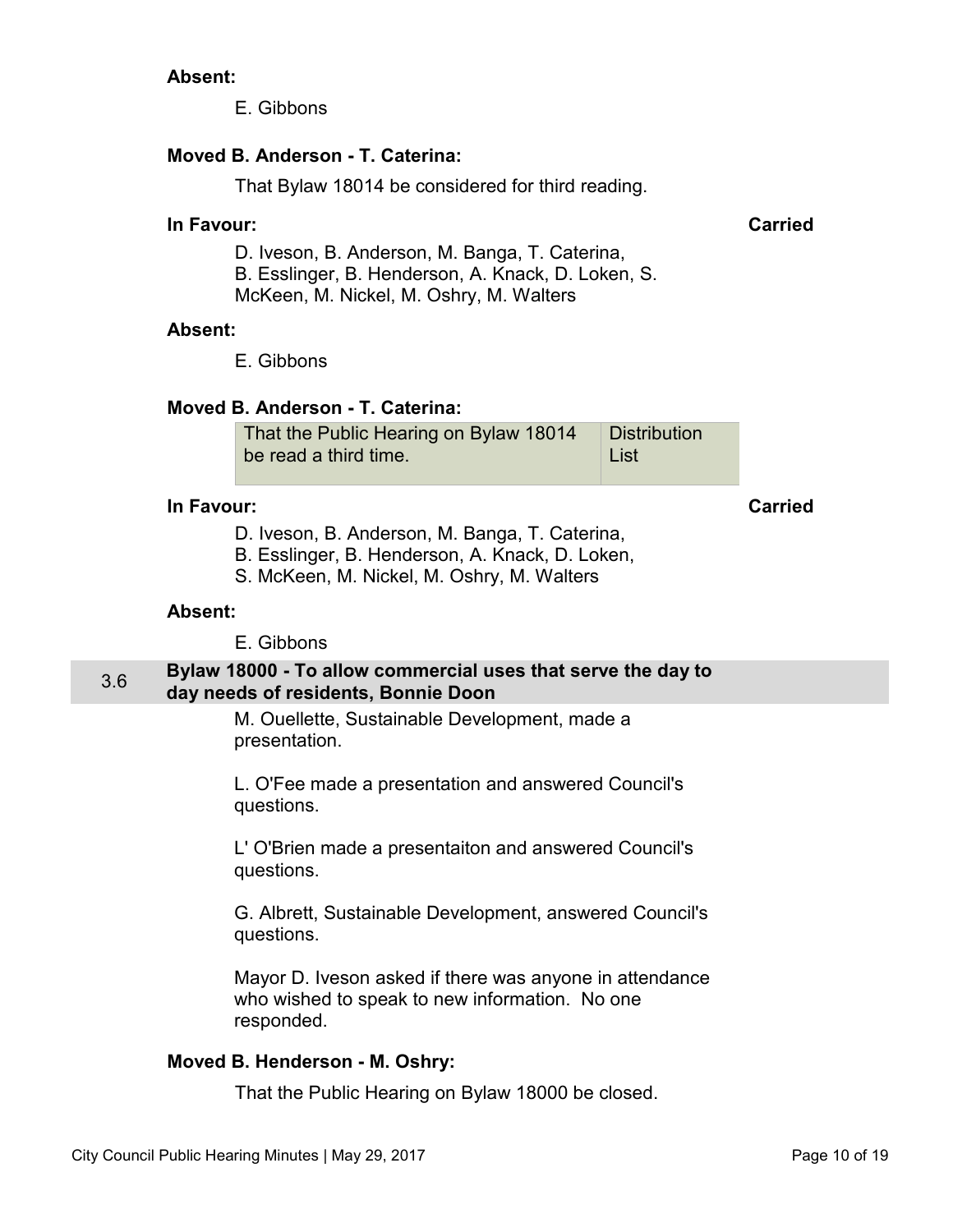- D. Iveson, B. Anderson, M. Banga, T. Caterina,
- B. Esslinger, B. Henderson, A. Knack, D. Loken,
- S. McKeen, M. Nickel, M. Oshry, M. Walters

#### **Absent:**

E. Gibbons

## **Moved B. Henderson - M. Oshry:**

That Bylaw 18000 be read a first time.

#### **In Favour: Carried**

- D. Iveson, B. Anderson, M. Banga, T. Caterina,
- B. Esslinger, B. Henderson, A. Knack, D. Loken,
- S. McKeen, M. Nickel, M. Oshry, M. Walters

#### **Absent:**

E. Gibbons

#### **Moved B. Henderson - M. Oshry:**

That Bylaw 18000 be read a second time.

#### **In Favour: Carried**

- D. Iveson, B. Anderson, M. Banga, T. Caterina,
- B. Esslinger, B. Henderson, A. Knack, D. Loken,
- S. McKeen, M. Nickel, M. Oshry, M. Walters

#### **Absent:**

E. Gibbons

#### **Moved B. Henderson - M. Oshry:**

That Bylaw 18000 be considered for third reading.

#### **In Favour: Carried**

- D. Iveson, B. Anderson, M. Banga, T. Caterina,
- B. Esslinger, B. Henderson, A. Knack, D. Loken,
- S. McKeen, M. Nickel, M. Oshry, M. Walters

#### **Absent:**

E. Gibbons

## **Moved B. Henderson - M. Oshry:**

| That Bylaw 18000 be read a third time. | Distribution |
|----------------------------------------|--------------|
|                                        | ∣ List       |
|                                        |              |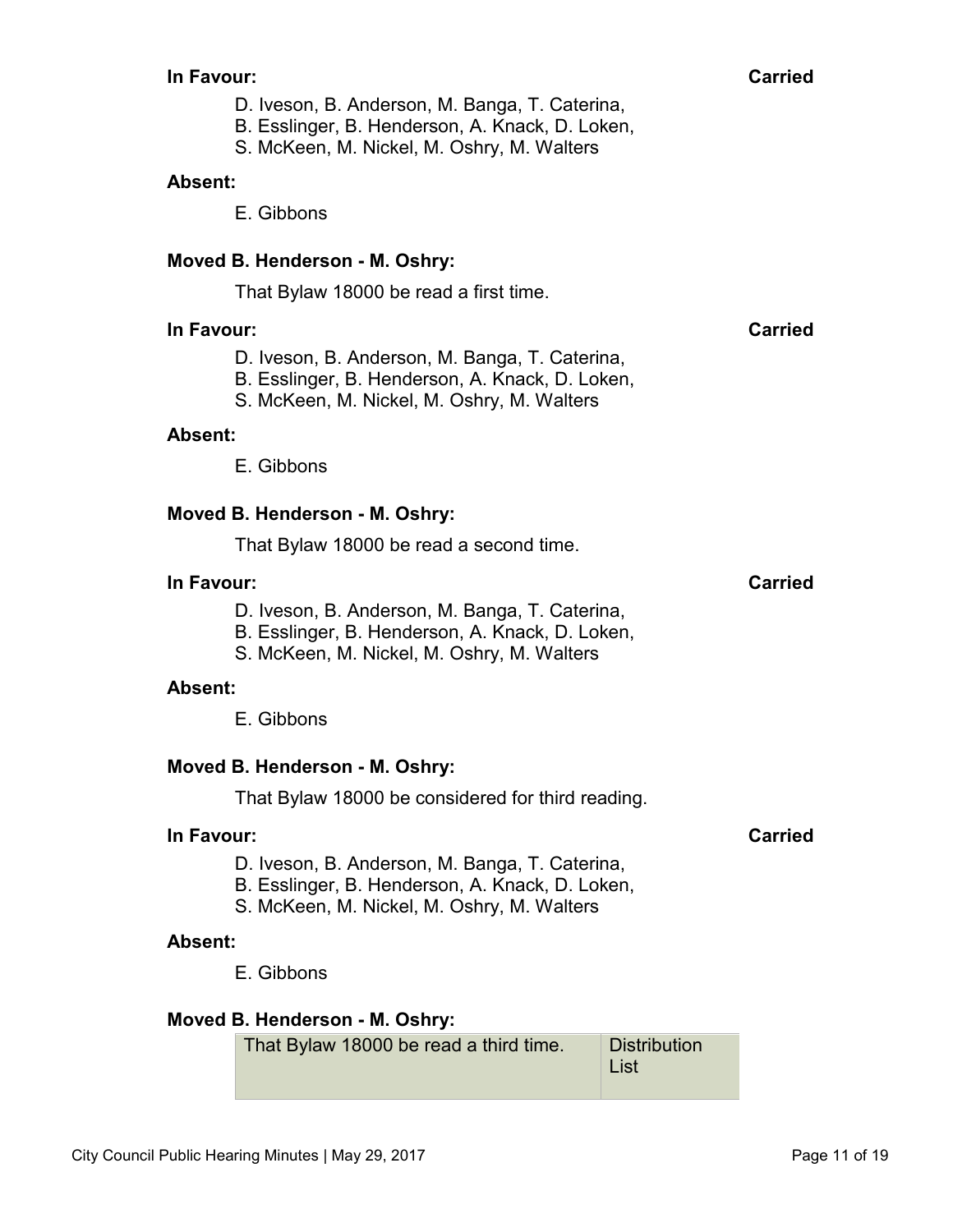- D. Iveson, B. Anderson, M. Banga, T. Caterina,
- B. Esslinger, B. Henderson, A. Knack, D. Loken,
- S. McKeen, M. Nickel, M. Oshry, M. Walters

#### <span id="page-11-0"></span>**Absent:**

E. Gibbons

3.7 **Bylaw 18003 - To allow for the opportunity of low intensity commercial and low impact industrial business uses along Fort Road NW, Elmwood Park** 

#### **Moved B. Anderson - T. Caterina:**

That the Public Hearing on Bylaw 18003 be closed.

#### **In Favour: Carried**

D. Iveson, B. Anderson, M. Banga, T. Caterina,

- B. Esslinger, B. Henderson, A. Knack, D. Loken,
- S. McKeen, M. Nickel, M. Oshry, M. Walters

#### **Absent:**

E. Gibbons

#### **Moved B. Anderson - T. Caterina:**

That Bylaw 18003 be read a first time.

#### **In Favour: Carried**

- D. Iveson, B. Anderson, M. Banga, T. Caterina,
- B. Esslinger, B. Henderson, A. Knack, D. Loken,
- S. McKeen, M. Nickel, M. Oshry, M. Walters

## **Absent:**

E. Gibbons

## **Moved B. Anderson - T. Caterina:**

That Bylaw 18003 be read a second time.

### **In Favour: Carried**

- D. Iveson, B. Anderson, M. Banga, T. Caterina,
- B. Esslinger, B. Henderson, A. Knack, D. Loken,
- S. McKeen, M. Nickel, M. Oshry, M. Walters

#### **Absent:**

E. Gibbons

## **Moved B. Anderson - T. Caterina:**

That Bylaw 18003 be considered for third reading.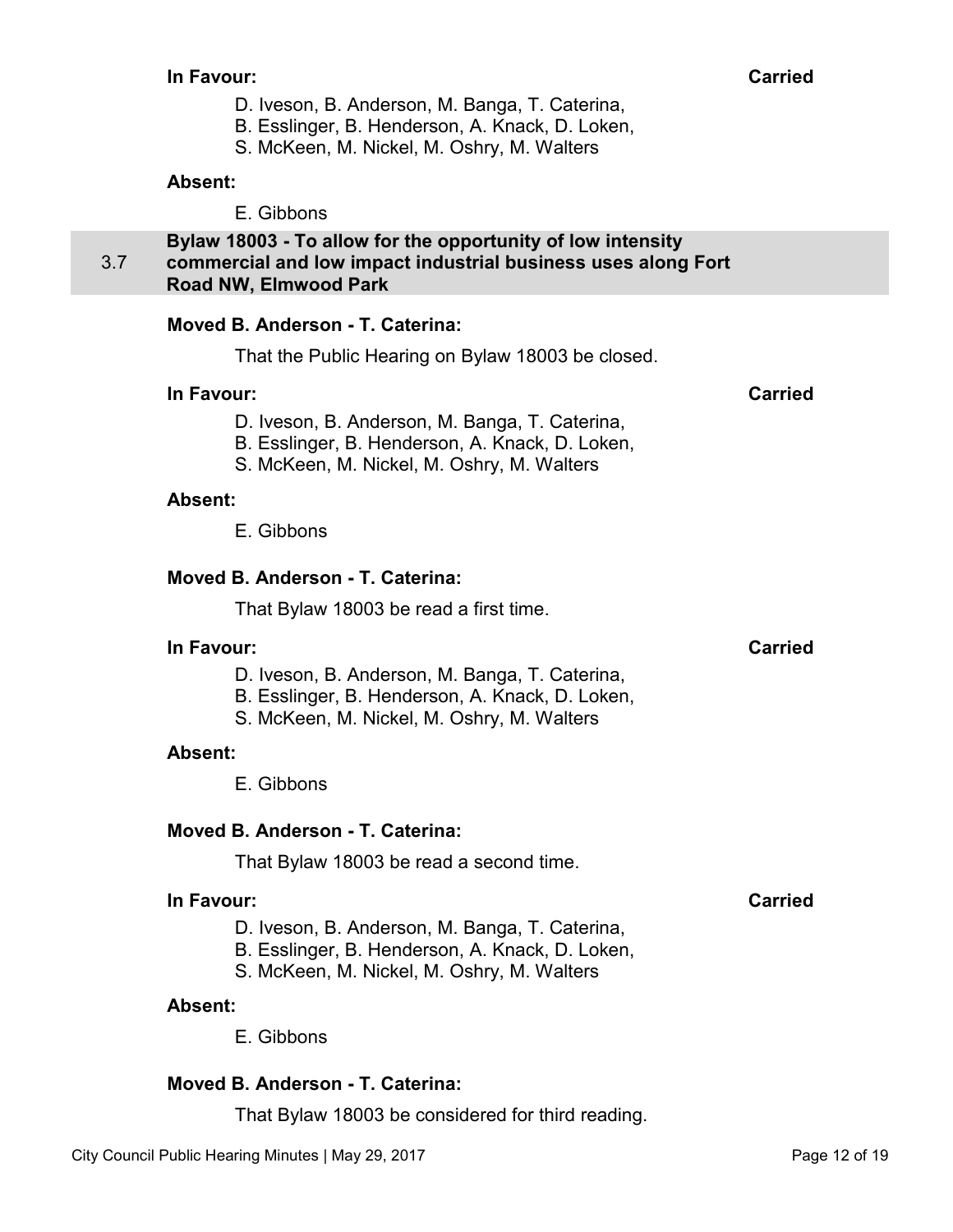- D. Iveson, B. Anderson, M. Banga, T. Caterina,
- B. Esslinger, B. Henderson, A. Knack, D. Loken,
- S. McKeen, M. Nickel, M. Oshry, M. Walters

#### <span id="page-12-0"></span>**Absent:**

E. Gibbons

## **Moved B. Anderson - T. Caterina:**

| Distribution |
|--------------|
| ∣ List       |
|              |

#### **In Favour: Carried**

- D. Iveson, B. Anderson, M. Banga, T. Caterina,
- B. Esslinger, B. Henderson, A. Knack, D. Loken,
- S. McKeen, M. Nickel, M. Oshry, M. Walters

#### **Absent:**

E. Gibbons

#### 3.8 **Bylaw 18004 - To allow for the development of small scale infill residential uses, McKernan**

## **Moved B. Anderson - T. Caterina:**

That the Public Hearing on Bylaw 18004 be closed.

#### **In Favour: Carried**

- D. Iveson, B. Anderson, M. Banga, T. Caterina,
- B. Esslinger, B. Henderson, A. Knack, D. Loken,
- S. McKeen, M. Nickel, M. Oshry, M. Walters

#### **Absent:**

E. Gibbons

## **Moved B. Anderson - T. Caterina:**

That Bylaw 18004 be read a first time.

## **In Favour: Carried**

- 
- D. Iveson, B. Anderson, M. Banga, T. Caterina,
- B. Esslinger, B. Henderson, A. Knack, D. Loken,
- S. McKeen, M. Nickel, M. Oshry, M. Walters

#### **Absent:**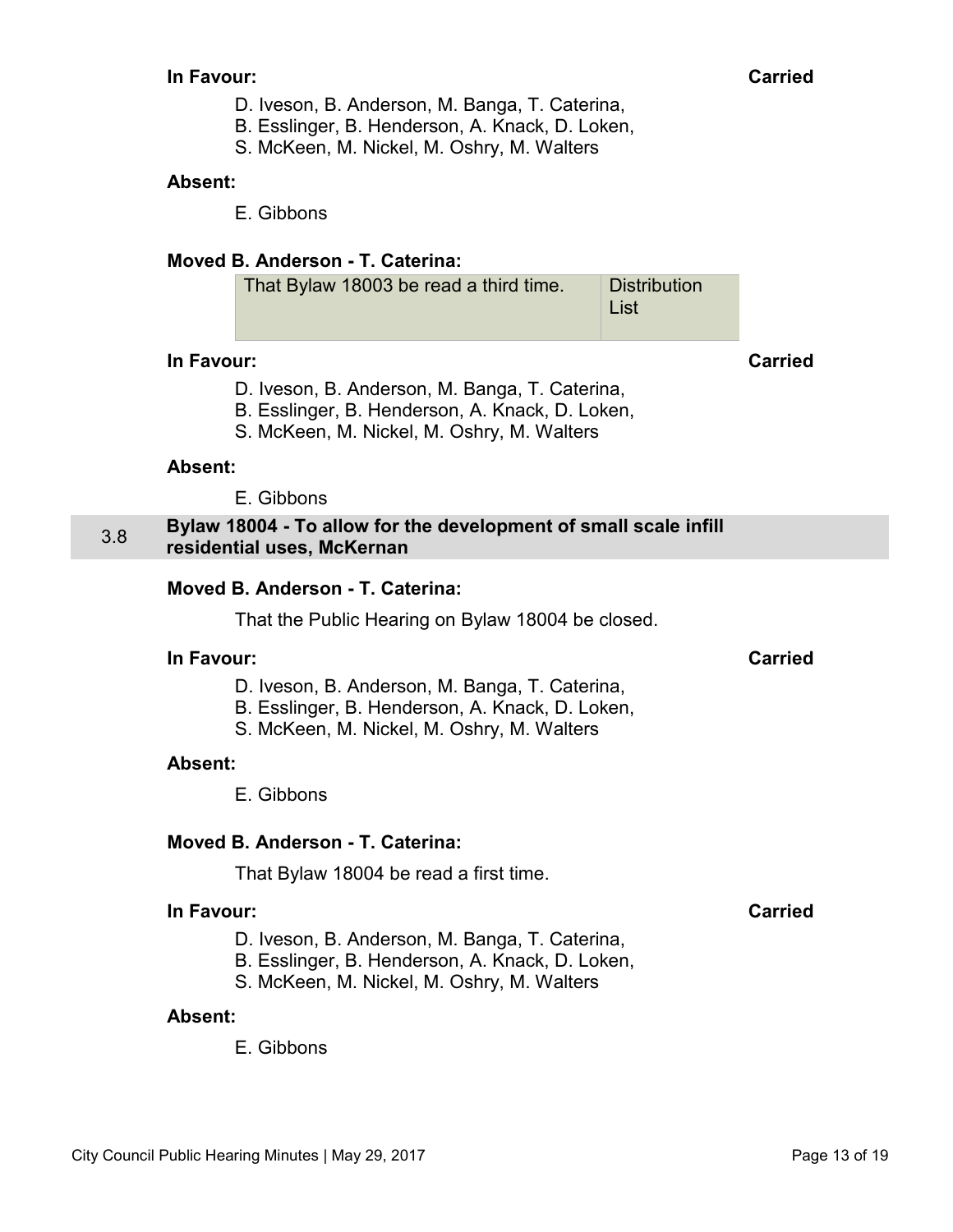## <span id="page-13-0"></span>**Moved B. Anderson - T. Caterina:**

That Bylaw 18004 be read a second time.

## **In Favour: Carried**

- D. Iveson, B. Anderson, M. Banga, T. Caterina,
- B. Esslinger, B. Henderson, A. Knack, D. Loken,
- S. McKeen, M. Nickel, M. Oshry, M. Walters

#### **Absent:**

E. Gibbons

## **Moved B. Anderson - T. Caterina:**

That Bylaw 18004 be considered for third reading.

#### **In Favour: Carried**

- D. Iveson, B. Anderson, M. Banga, T. Caterina,
- B. Esslinger, B. Henderson, A. Knack, D. Loken,
- S. McKeen, M. Nickel, M. Oshry, M. Walters

## **Absent:**

E. Gibbons

## **Moved B. Anderson - T. Caterina:**

| That Bylaw 18004 be read a third time. | Distribution<br>∣ List |
|----------------------------------------|------------------------|
|                                        |                        |

## **In Favour: Carried**

- D. Iveson, B. Anderson, M. Banga, T. Caterina,
- B. Esslinger, B. Henderson, A. Knack, D. Loken,
- S. McKeen, M. Nickel, M. Oshry, M. Walters

#### **Absent:**

E. Gibbons

#### 3.9 **Bylaw 18005 - To allow Health Services and Professional, Financial and Office Support Services uses within the existing single-detached dwelling. Grovenor**

## **Moved S. McKeen - M. Oshry:**

| That Bylaw 18005 be postponed to the       | Sustainable      |
|--------------------------------------------|------------------|
| July 10, 2017, City Council Public Hearing | Dev.             |
| at 1:30 p.m.                               |                  |
|                                            | <b>Due Date:</b> |
|                                            | Jul. 10, 2017    |

## **In Favour: Carried**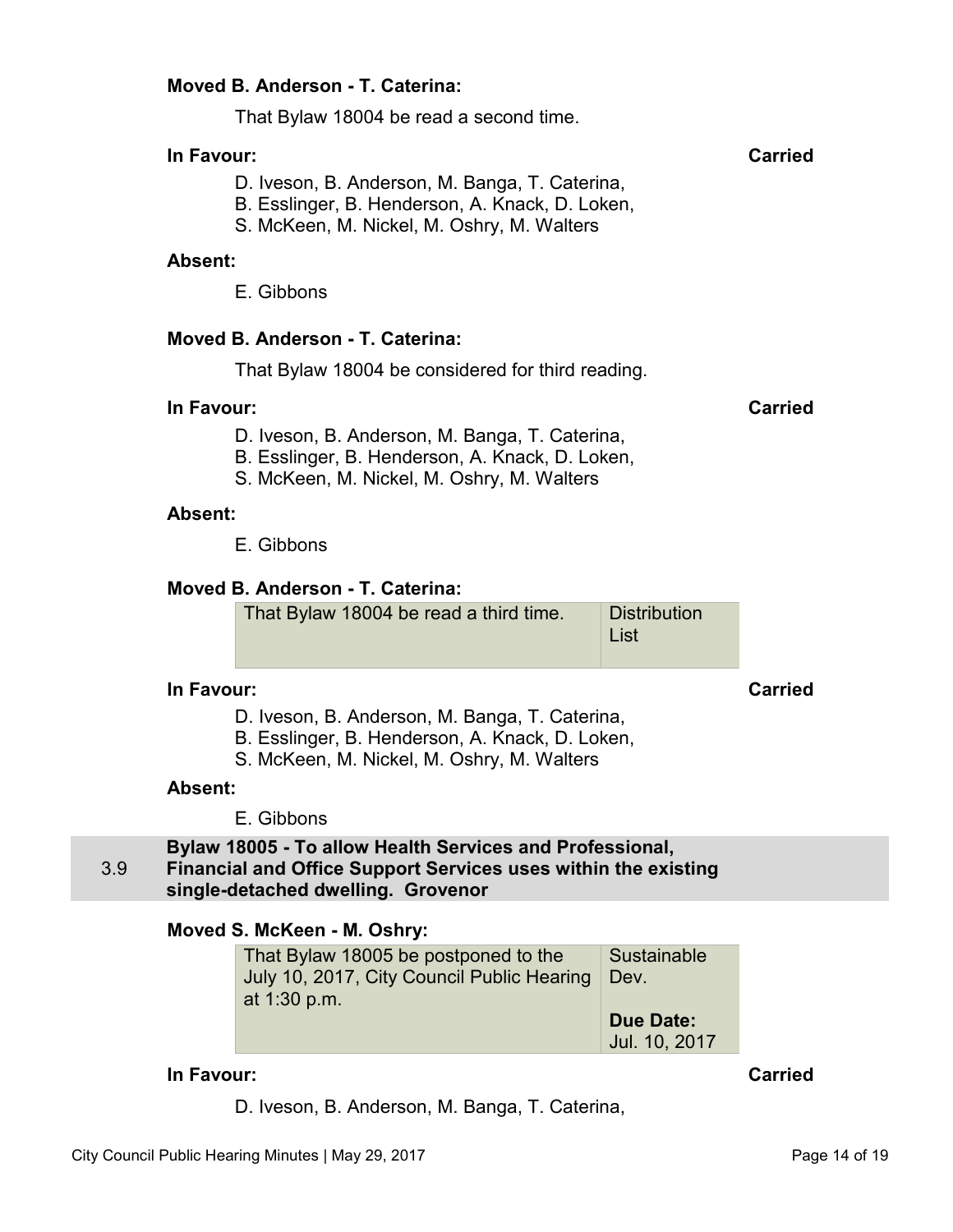## B. Esslinger, B. Henderson, A. Knack, D. Loken,

S. McKeen, M. Nickel, M. Oshry, M. Walters

## **Absent:**

E. Gibbons

# <span id="page-14-0"></span>3.10 **Bylaw 17958 - Amendment to The Capital City Area**

## **Redevelopment Downtown Plan**

# 3.11 **Bylaw 17959 - Text Amendments to the Edmonton Zoning**

## **Bylaw**

Bylaws 17958 and 17959 were dealt with together.

H. Mikkelsen, Sustainable Development; and R. Anderson, Financial and Corporate Services (Law), answered Council's questions.

Mayor D. Iveson asked if there was anyone in attendance who wished to speak to new information. No one responded.

## **Moved S. McKeen - M. Nickel:**

That the Public Hearing on Bylaws 17958 and 17959 be closed.

## **In Favour: Carried**

- D. Iveson, B. Anderson, M. Banga, T. Caterina,
- B. Esslinger, B. Henderson, A. Knack, D. Loken,
- S. McKeen, M. Nickel, M. Oshry, M. Walters

## **Absent:**

E. Gibbons

## **Moved S. McKeen - M. Nickel:**

That Bylaws 17958 and 17959 be read a first time.

## **In Favour:** Carried Carried Carried Carried Carried Carried Carried Carried Carried Carried Carried Carried Carried Carried Carried Carried Carried Carried Carried Carried Carried Carried Carried Carried Carried Carried C

- D. Iveson, B. Anderson, M. Banga, T. Caterina,
- B. Esslinger, B. Henderson, A. Knack, D. Loken,
- S. McKeen, M. Nickel, M. Oshry, M. Walters

## **Absent:**

E. Gibbons

## **Moved S. McKeen - M. Nickel:**

That Bylaws 17958 and 17959 be read a second time.

## **In Favour:** Carried Carried Carried Carried Carried Carried Carried Carried Carried Carried Carried Carried Carried Carried Carried Carried Carried Carried Carried Carried Carried Carried Carried Carried Carried Carried C

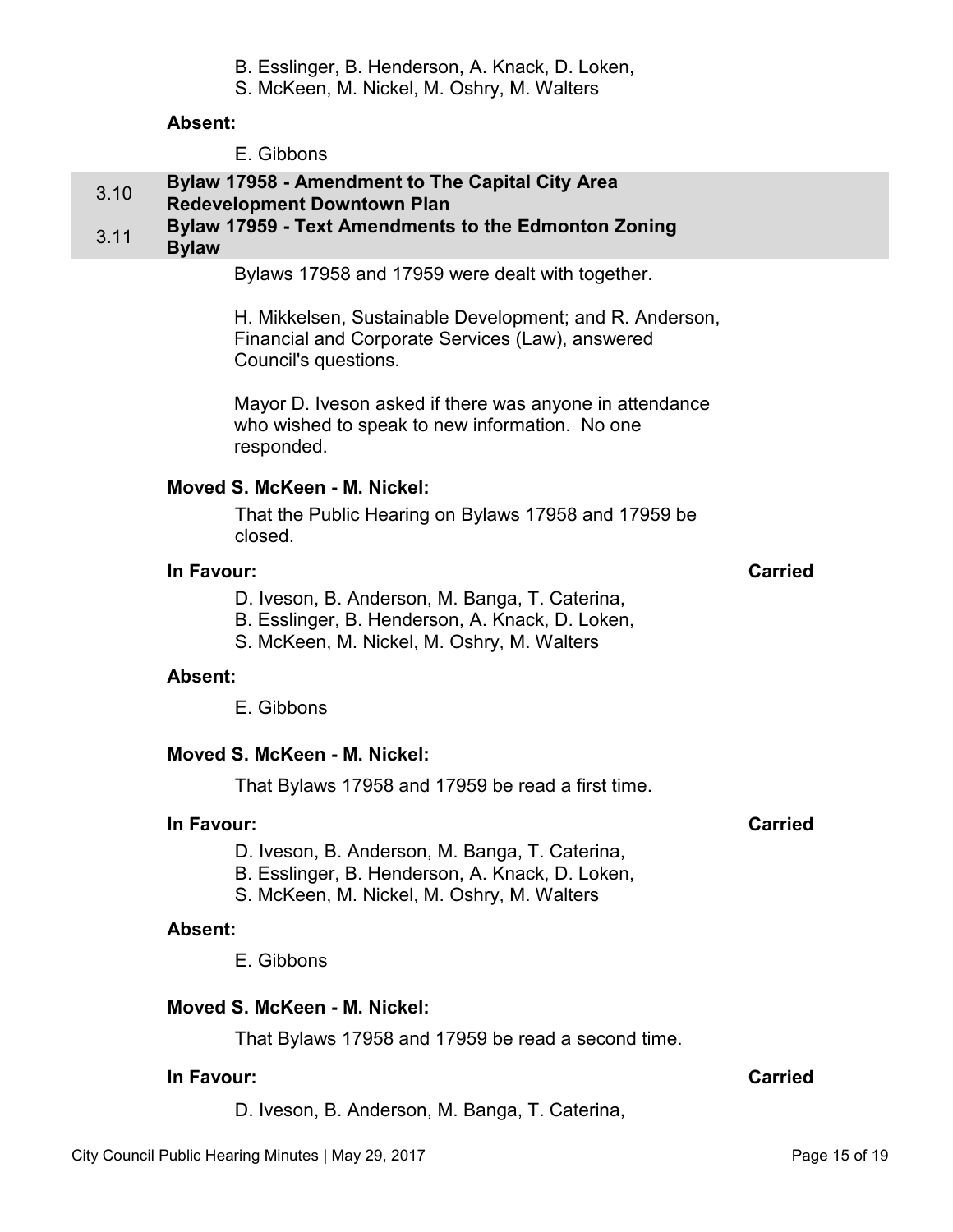B. Esslinger, B. Henderson, A. Knack, D. Loken,

S. McKeen, M. Nickel, M. Oshry, M. Walters

## <span id="page-15-0"></span>**Absent:**

E. Gibbons

## **Moved S. McKeen - M. Nickel:**

That Bylaws 17958 and 17959 be considered for third reading.

## **In Favour: Carried**

- D. Iveson, B. Anderson, M. Banga, T. Caterina,
- B. Esslinger, B. Henderson, A. Knack, D. Loken,
- S. McKeen, M. Nickel, M. Oshry, M. Walters

## **Absent:**

E. Gibbons

## **Moved S. McKeen - M. Nickel:**

| That Bylaws 17958 and 17959 be read a | Distribution |
|---------------------------------------|--------------|
| third time.                           | ∣ List       |

## **In Favour: Carried**

- D. Iveson, B. Anderson, M. Banga, T. Caterina, B. Esslinger, B. Henderson, A. Knack, D. Loken,
- S. McKeen, M. Nickel, M. Oshry, M. Walters

## **Absent:**

E. Gibbons

## 3.12 **Bylaw 18013 - Text Amendment to Zoning Bylaw 12800 to Amend the Mature Neighbourhood Overlay**

C. Kirsop, Sustainable Development, made a presentation.

S. Bond, Canadian Home Builders' Association - Edmonton Region, made a presentation.

A handout provided by S. Bond was distributed to Members of Council and a copy was filed with the Office of the City Clerk.

I. Blain, West Jasper/Sherwood Community League; and M. Samji, Infill Development in Edmonton Association, made presentations. S. Kamp, Belgravia Community League; B. Zubot, Edmonton Federation of Community Leagues; M. Graham and L. Pereira, Infill Development in Edmonton Association; and E. Solez, Windsor Park Community League, made presentations and answered Council's questions.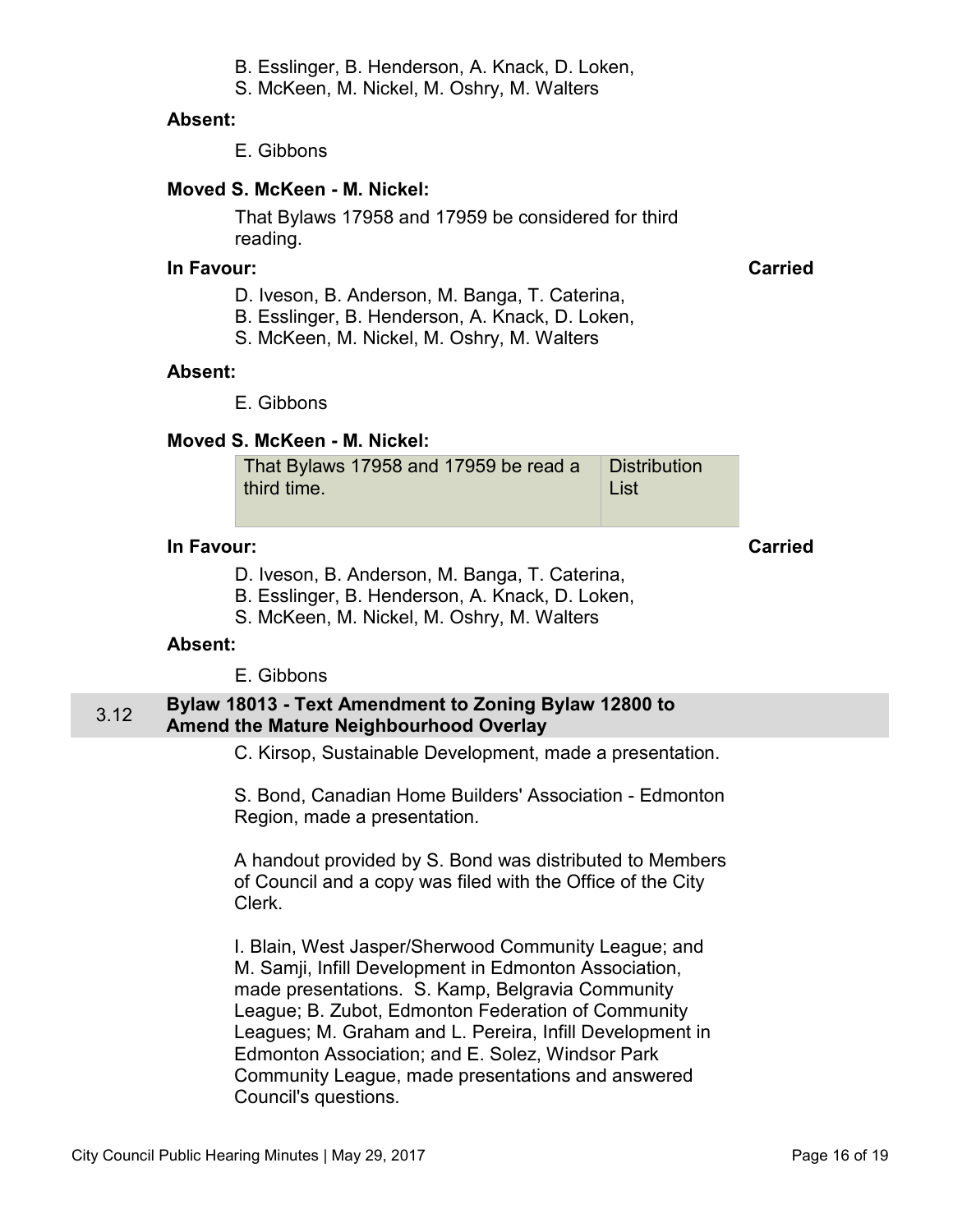B. Anderson, E. Gibbons

#### **Moved A. Knack - M. Walters:**

That Bylaw 18013 be read a first time.

#### **In Favour: Carried**

D. Iveson, M. Banga, T. Caterina, B. Esslinger,

- B. Henderson, A. Knack, D. Loken, S. McKeen, M. Nickel,
- M. Oshry, M. Walters

#### **Absent:**

B. Anderson, E. Gibbons

#### **Moved A. Knack - M. Walters:**

That Bylaw 18013 be read a second time.

#### **In Favour: Carried**

D. Iveson, M. Banga, T. Caterina, B. Esslinger,

B. Henderson, A. Knack, D. Loken, S. McKeen, M. Nickel,

M. Oshry, M. Walters

#### **Absent:**

B. Anderson, E. Gibbons

#### **Moved A. Knack - M. Walters:**

That Bylaw 18013 be considered for third reading.

who wished to speak to new information. No one responded.

Mayor D. Iveson asked if there was anyone in attendance

#### **Moved A. Knack - M. Walters:**

presentation.

That the Public Hearing on Bylaw 18013 be closed.

C. Kirsop, L. Balone and K. Anderson, Sustainable

Services (Law), answered Council's questions.

Development; and R. Anderson, Financial and Corporate

Mayor D. Iveson asked if there was anyone in attendance who wished to speak to new information. B. Zubot made a

#### **In Favour: Carried**

D. Iveson, M. Banga, T. Caterina, B. Esslinger,

- B. Henderson, A. Knack, D. Loken, S. McKeen, M. Nickel,
- M. Oshry, M. Walters

#### **Absent:**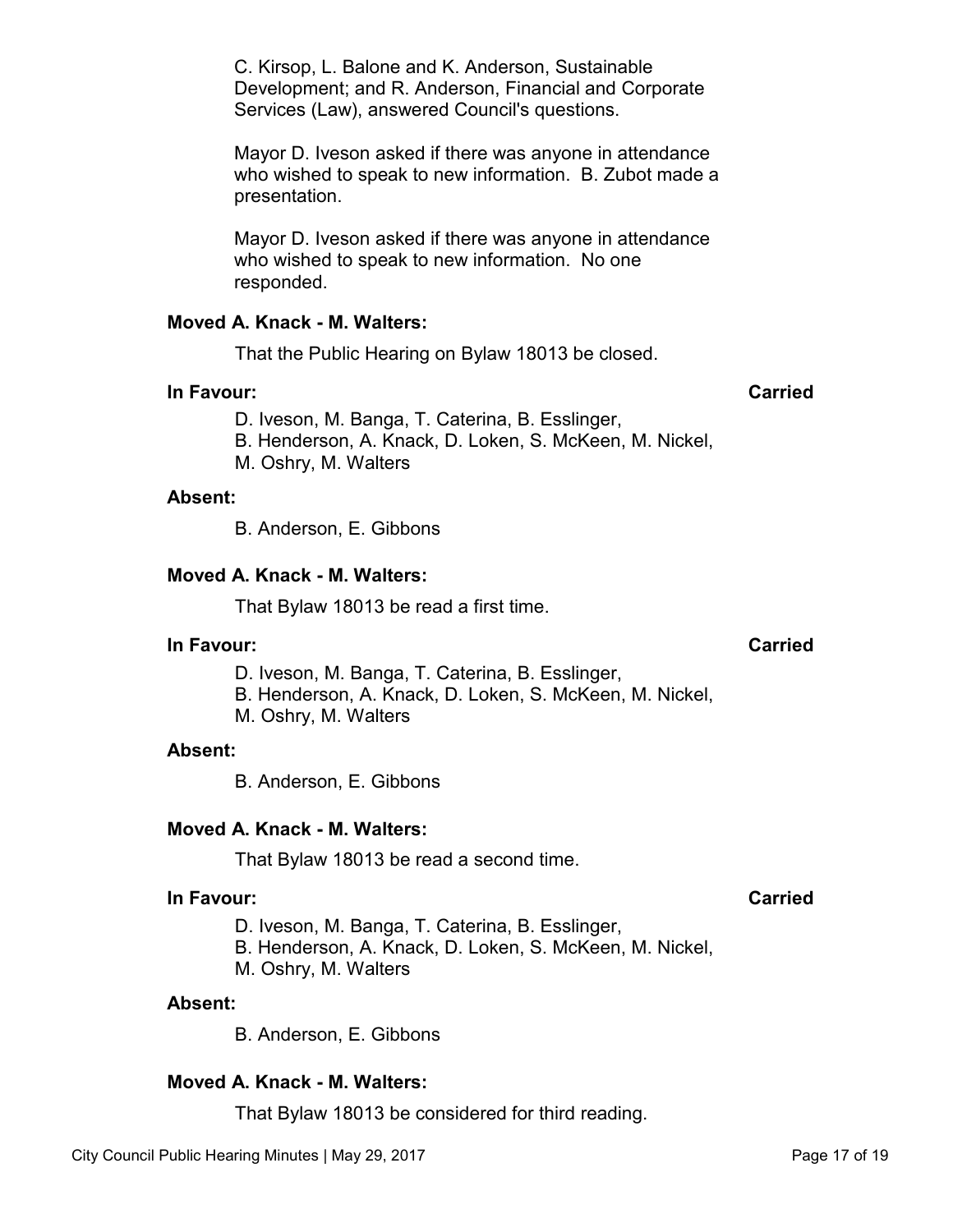- D. Iveson, M. Banga, T. Caterina, B. Esslinger,
- B. Henderson, A. Knack, D. Loken, S. McKeen, M. Nickel,
- M. Oshry, M. Walters

#### <span id="page-17-0"></span>**Absent:**

B. Anderson, E. Gibbons

## **Moved A. Knack - M. Walters:**

| That Bylaw 18013 be read a third time. | <b>Distribution</b> |
|----------------------------------------|---------------------|
|                                        | ∣ List              |

#### **In Favour: Carried**

- D. Iveson, M. Banga, T. Caterina, B. Esslinger,
- B. Henderson, A. Knack, D. Loken, S. McKeen, M. Nickel,
- M. Oshry, M. Walters

#### **Absent:**

B. Anderson, E. Gibbons

#### **Moved A. Knack - B. Esslinger:**

| <b>Amendments to the Mature</b>                                                                                                                            | Sustainable                |
|------------------------------------------------------------------------------------------------------------------------------------------------------------|----------------------------|
| <b>Neighbourhood Overlay</b>                                                                                                                               | Dev.                       |
| That Administration prepare amendments<br>to Section 814.3(17) of Bylaw 18013 and<br>return to the August 28, 2017, City<br><b>Council Public Hearing.</b> | Due Date:<br>Aug. 28, 2017 |

#### **In Favour: Carried**

D. Iveson, M. Banga, T. Caterina, B. Esslinger,

- B. Henderson, A. Knack, D. Loken, S. McKeen, M. Nickel,
- M. Oshry, M. Walters

#### **Absent:**

B. Anderson, E. Gibbons

## **4. NOTICES OF MOTION AND MOTIONS WITHOUT CUSTOMARY NOTICE**

Mayor D. Iveson asked if there were any Notices of Motion. There were none.